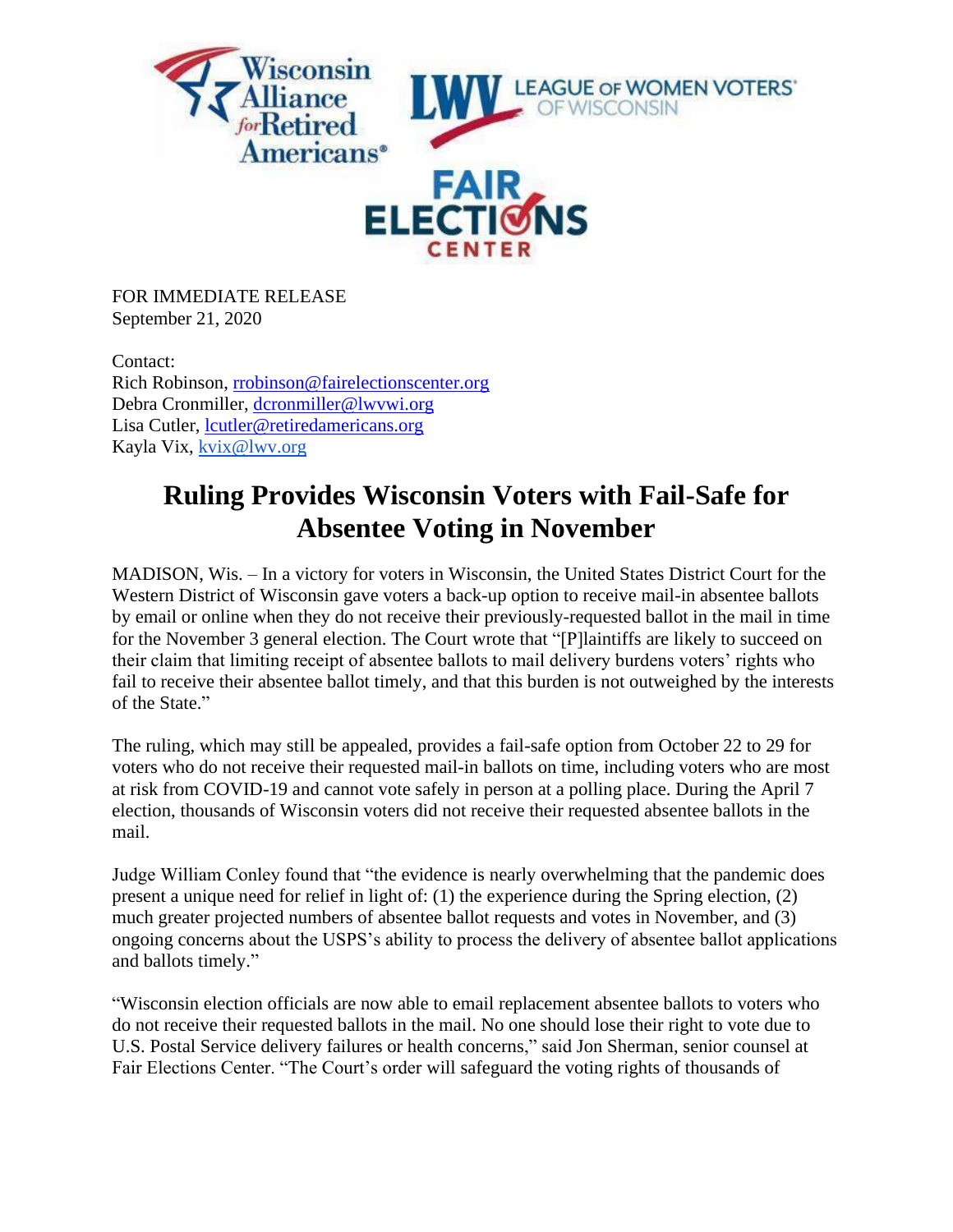Wisconsin voters during this pandemic, and we will continue to fight to ensure this significant ruling survives any appeal."

"Today's decision is a victory that preserves voting rights for Wisconsin voters," said Debra Cronmiller, executive director of the League of Women Voters of Wisconsin, a plaintiff in the case. "This ruling will ensure that anyone wishing to vote via a timely requested ballot will have a fail-safe way of getting that ballot cast. This is the right move to assure voters that they can have confidence in their vote this year."

"Eighty percent of Americans who have died from COVID-19 were over the age of 65," said Gary Mitchell, president of the Wisconsin Alliance for Retired Americans. "Wisconsin seniors, who are at most risk from the coronavirus, should not have to choose between protecting their health and exercising their constitutional right to vote."

State election officials have said there could be as many as 1.8 million requests for absentee mail-in ballots for the November election. The Wisconsin Elections Commission reports that nearly a million mail-in absentee ballots were requested for the August primary election, which is a typically lower-turnout election. Prior to the April primary, the first election held during the pandemic, typically 4 to 8 percent of Wisconsin voters voted using a mail-in absentee ballot. This spring, that number jumped to 62 percent, representing nearly a million ballots returned.

Delivery of absentee ballots to voters via email is not a new phenomenon for Wisconsin voters. The state had email delivery for everyone, including for the 2016 presidential election, which saw Donald Trump win the Badger State. During that election, the state issued nearly 10,000 ballots to voters by email, and over 7,000 were cast and returned by mail. Two federal elections and many other state and local elections were conducted using email delivery without incident, as the Court recognized.

On June 29 of this year, the U.S. Court of Appeals for the Seventh Circuit issued a ruling saying that it was not unconstitutional for the state legislature to restrict email delivery to just military and overseas voters. That mandate went into effect at the end of July, so email delivery has been "switched off" for only a short time in Wisconsin. Today's decision once again strikes down the ban for a limited time window as a necessary fail-safe for voters who do not receive their absentee ballot in the mail.

This case was brought by the League of Women Voters of Wisconsin, Wisconsin Alliance for Retired Americans, and eight individual Wisconsin voters, who were represented by Jon Sherman, Michelle Kanter Cohen, and Cecilia Aguilera of Fair Elections Center and Douglas M. Poland, a Partner in Stafford Rosenbaum LLP's Madison office, and co-chair of the firm's Election and Political Law practice group.

The order can be seen [here.](https://642cf75b-6e65-4c0d-82e2-11357e0523f7.filesusr.com/ugd/85cfb4_298a5a4d19834d018aca9ebcaa040f87.pdf)

The Court's opinion can be seen [here.](https://642cf75b-6e65-4c0d-82e2-11357e0523f7.filesusr.com/ugd/85cfb4_f0505f76af3c45a797635b7ebb9f0efc.pdf)

# # #

*Fair Elections Center is a national nonpartisan and non-profit voting rights and election reform organization based in Washington, DC whose mission is to use litigation, public education and advocacy to remove barriers to registration and voting, and to improve election administration.*